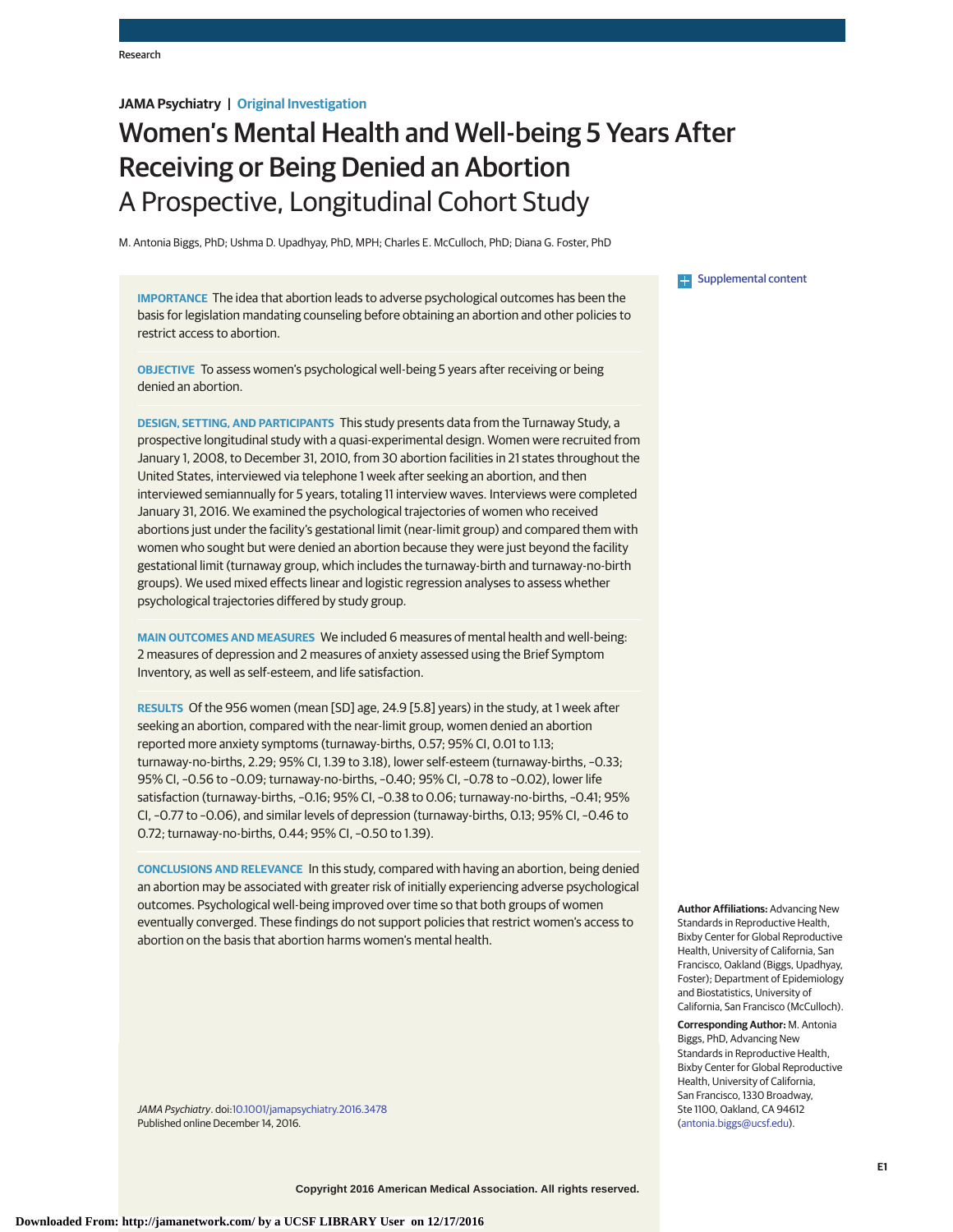n 1989, the US Surgeon General concluded that "the scientific studies [to date] do not provide conclusive data about the health effects of abortion on women"<sup>1(pg32)</sup> and recommended a prospective, 5-year, longitudinal coh n 1989, the US Surgeon General concluded that "the scientific studies [to date] do not provide conclusive data about the health effects of abortion on women"<sup>1(pg32)</sup> and to provide the necessary conclusive data on the topic. Since then, numerous studies and reviews on this topic have found no evidence that abortion leads to negative mental health outcomes, yet they have also pointed to the many limitations of the existing literature and the need for more rigorous, prospective longitudinal studies on this topic.<sup>2-8</sup> Studies finding a negative effect on women's mental health owing to abortion have been critically refuted.<sup>6,9-11</sup>

Nonetheless, the assumption that women experience adverse mental health outcomes owing to abortion has been the basis for legislation seeking to mandate counseling before obtaining an abortion $12$  and other policies to restrict access to abortion.<sup>13</sup> Currently, 9 states require that women seeking an abortion be counseled on the negative psychological and emotional responses to abortion.<sup>14</sup>

The Turnaway Study is a prospective, longitudinal study that, for 5 years, observed women who obtained and women who were denied a wanted abortion. The Turnaway Study improves on the methodological shortcomings found in the previous literature<sup>4</sup> by taking into account preexisting mental health conditions and examining both possible outcomes of an unwanted pregnancy—abortion and carrying the pregnancy to term. Previous publications using mid-study findings from the Turnaway Study have demonstrated that abortion does not increase women's risk of experiencing symptoms of posttraumatic stress,<sup>15</sup> depression,<sup>16,17</sup> or anxiety,<sup>16,17</sup> or of experiencing lower self-esteem or life satisfaction.<sup>18</sup> However, some have argued that the negative psychological effects of abortion are delayed or occur over the longer term.<sup>13,19</sup> Our study presents all 5 years of data from the Turnaway Study assessing the association of having an abortion with women's mental health and well-being.

### Methods

#### Study Design

This analysis includes all 5 years (11 interview waves) of data from the Turnaway Study.<sup>20,21</sup> The study protocol is available in [Supplement 1.](http://jama.jamanetwork.com/article.aspx?doi=10.1001/jamapsychiatry.2016.3478&utm_campaign=articlePDF%26utm_medium=articlePDFlink%26utm_source=articlePDF%26utm_content=jamapsychiatry.2016.3478) Abortion facilities with the latest gestational limit of any other facility within 150 miles were eligible recruitment sites. Thirty-one abortion facilities representing a range of geographical regions were identified as recruitment sites using data from the National Abortion Federation and professional contacts. All but 2 of the identified facilities agreed to participate. One facility was replaced with a facility with a similar catchment area and similar patient volume. Women were recruited from January 1, 2008, to December 31, 2010, from 30 abortion facilities located in 21 states throughout the United States. Interested prospective participants were connected to researchers at the University of California, San Francisco by telephone, informed consent was obtained orally, and an interview was scheduled 1 week later. Women were first interviewed by telephone 8 days after having or being denied

#### **Key Points**

**Question** Are there associations between having or being denied an abortion with women's mental health and well-being?

**Findings** This longitudinal cohort study observed 956 women semiannually for 5 years. Eight days after seeking an abortion, women who were denied an abortion reported significantly more anxiety symptoms and lower self-esteem and life satisfaction, but similar levels of depression, as women receiving abortions; outcomes improved or remained steady over time.

**Meaning** Abortion denial may be initially associated with psychological harm to women and findings do not support restricting abortion on the basis that abortion harms women's mental health.

an abortion, and then every 6 months for 5 years. Interviews were completed on January 31, 2016. The structured interview guide contained questions about demographics, physical and mental health, childbearing experiences and intentions, and history of traumatic life events. The gestational limits of the 30 final participating facilities ranged from 10 weeks through the end of the second trimester. This study was approved by the University of California, San Francisco, Institutional Review Board.

## Study Participants

To be eligible, participants needed to speak English or Spanish, be 15 years or older, and have had no known fetal anomalies or demise or maternal health indications for abortion. Women were recruited into 3 study groups in a 2:1:1 ratio. These groups were women whose pregnancy was within 2 weeks under a facility's gestational limit who presented and received an abortion (near-limit group; n = 452), women whose pregnancy was up to 3 weeks past a facility's gestational limit who presented and were denied an abortion (turnaway group; n = 231), and women who received a first-trimester abortion (first-trimester group; n = 273). The first-trimester group served to assess whether outcomes differed among women who seek abortions earlier vs later in pregnancy. The turnaway group was further divided into those who gave birth (turnaway-birth group; n = 161) and those who miscarried or later had an abortion elsewhere (turnaway-no-birth group; n = 70). The gestational age limits of each recruitment site varied, so there was some overlap in gestational ages between study groups.

#### Outcome Variables

Using validated scales, we examined 4mental health and 2 psychological well-being outcome measures. Mental health outcomes included 2 measures of depression and 2 measures of anxiety. Depression and anxiety symptomswere assessed using the Brief Symptom Inventory depression and anxiety subscales, where respondents are asked to indicate the intensity of distress felt in the past 7 days.<sup>22</sup> Each of the 2 subscales includes 6 items, measured on a 5-point Likert scale ranging from 0 (not at all) to 4 (a great deal). Total subscale scores range from 0 to 24. To identify clinically relevant cases of depression and anxiety, we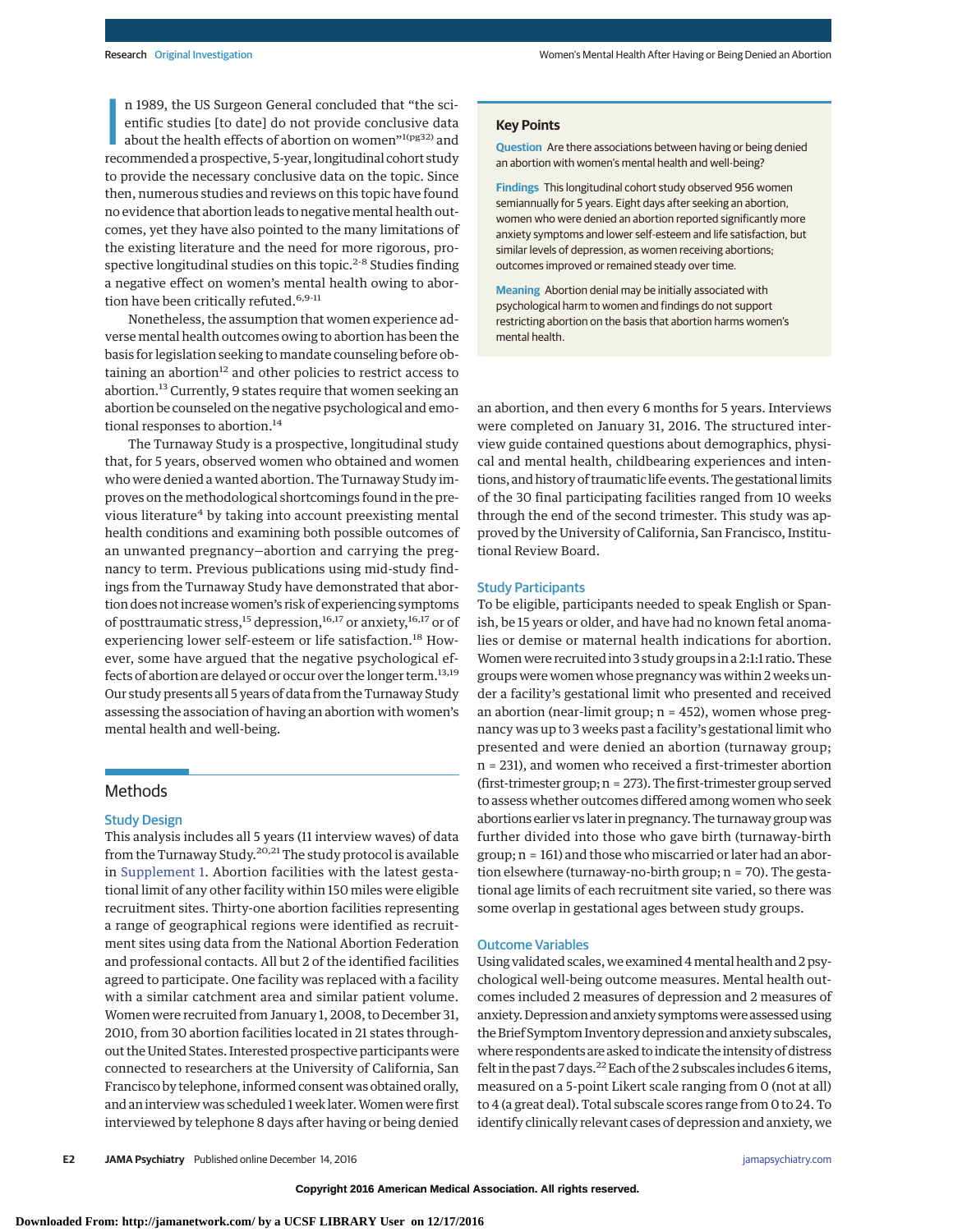categorized women with depression and anxiety scores of 9 or more as a case of depression or anxiety, respectively.

Well-being outcomes included self-esteem and life satisfaction. Self-esteem was assessed using a 1-item measure of global self-esteem, which has been validated as an alternative approach to the Rosenberg self-esteem scale.<sup>23</sup> One item from the 5-item Satisfaction With Life Scale was selected to measure life satisfaction.<sup>24</sup> For both measures of well-being, participants were asked to "describe how well the following statements describe how you have been feeling in the last 7 days, including today." These 2 statements were "Felt high selfesteem" and "Felt satisfied with your life." Participants responded to these 2 items on a 5-point scale, ranging from 1 (not at all) to 5 (extremely). Response categories were slightly altered from the original items to achieve consistency between items.

#### Independent Variables

Study group, time (years since seeking abortion), and study group by time interactions served as the primary independent variables. Study groups included the near-limit group, which was the reference group; the turnaway-birth group, our main comparison group; the turnaway-no-birth group; and the first-trimester group. The 15women in the turnaway groupwho placed their newborns for adoption are included in the turnaway-birth group.

#### **Covariates**

Control variables consisted of baseline characteristics known to be associated with our outcomes. They included age, selfreported race/ethnicity (white, black, Hispanic or Latina, and other), highest educational level (less than high school, high school or equivalent, associate degree or technical school or some college, and college degree or higher), marital status, employment (full-time or part-time), parity, history of child abuse or neglect, history of depression or anxiety diagnosis, prepregnancy illicit drug use, and prepregnancy problem alcohol use (drinking first thing in the morning or inability to remember what happened after drinking).

#### Statistical Analysis

All analyses were performed using Stata, version 14 (Stata-Corp). *P* < .05 (2-tailed) was considered statistically significant. Baseline differences between the near-limit group and the other 3 study groups were assessed using mixed effects regression analyses to account for clustering by site. An omnibus postestimation test was performed to accommodate multiple category associations. For longitudinal models, to assess whether outcome trajectories differed by study group, we used mixed effects linear (for continuous outcomes) and logistic (for dichotomous outcomes) regression analyses. We flexibly modeled trajectories by testing whether including quadratic or cubic terms for time or random slopes for individuals improved the model fit and included them if indicated by a significant (*P* < .05) likelihood ratio test. We estimated whether trajectories changed over time or differed by study group via a postestimation test using the *lincom*and*testparm*commands in Stata. Longitudinal models adjusted for baseline covariates that could

potentially confound the association between the independent variables and model outcomes. Unadjusted results are in eTable 1 in [Supplement 2.](http://jama.jamanetwork.com/article.aspx?doi=10.1001/jamapsychiatry.2016.3478&utm_campaign=articlePDF%26utm_medium=articlePDFlink%26utm_source=articlePDF%26utm_content=jamapsychiatry.2016.3478) Gestational age (number of weeks pregnant at the time of the interview) was excluded because it was highly correlated with group owing to the study design. To graph our model results, we estimated the marginal probability of each outcome by study group at 6-month intervals. The benefit of mixed-effects models is that they produce unbiased estimates even when some individuals have missing observations, adjust for differential loss to follow-up, accommodate irregular time measurement, and account for clustering by sites and individuals, as required for our panel data.

We conducted 2 sets of sensitivity analyses to test the robustness of our results. The first set aimed to assess the effect of the recruitment rate on the results by limiting all adjusted analyses to the 464 women from the 11 sites with a recruitment rate of 50% or greater. The second set aimed to assess the effect of adoption by excluding the 15 women in the turnaway-birth group who placed their newborns for adoption.

#### Results

A total of 1132 of 3016 eligible participants approached (37.5%) consented to participate. A total of 956 women (84.5%) completed the baseline interview, with an average of 5% lost from wave to wave and 558 (58.4%) retained at the last interview. There was no differential loss to follow-up by whether women had a history of anxiety or depression or by study group through wave 10. By the final interview wave (wave 11), women in the turnaway-birth group (80 of 162 [49.4%]) were less likely to participate than those in the near-limit group (182 of 452 [40.3%];  $P = .045$ ). The last interview wave was conducted from 5 to 6 years after the women sought an abortion (mean, 5.1 years). The mean for the time variable year was 2.3 (median, 2.0 years). Women participated in an average of 8.2 interviews. The eFigure in [Supplement 2](http://jama.jamanetwork.com/article.aspx?doi=10.1001/jamapsychiatry.2016.3478&utm_campaign=articlePDF%26utm_medium=articlePDFlink%26utm_source=articlePDF%26utm_content=jamapsychiatry.2016.3478) is a flowchart of participant recruitment and retention.

At approximately 1 week after seeking an abortion, educational level, marital status, mental health history, and prior drug and/or problem alcohol use did not differ significantly between women in the near-limits group and the 3 other study groups (Table 1). Those in the near-limits group differed from women in the other groups in terms of age, employment, race/ ethnicity, parity, history of child abuse and neglect, and gestational age.

#### **Depression**

Depressive symptom trajectories differed by group.Women in the first-trimester group initially experienced fewer symptoms (–0.59; 95% CI, –1.10 to –0.09) and a less steep decline in symptoms compared with those in the near-limit group (Table 2 and Figure 1). For all groups, depressive symptoms declined over time (eTable 2 in [Supplement 2\)](http://jama.jamanetwork.com/article.aspx?doi=10.1001/jamapsychiatry.2016.3478&utm_campaign=articlePDF%26utm_medium=articlePDFlink%26utm_source=articlePDF%26utm_content=jamapsychiatry.2016.3478). There were no baseline differences in depression cases; they declined significantly for all groups except the turnaway-birth group, where cases remained relatively flat (Table 2 and eTable 2 in [Supplement 2\)](http://jama.jamanetwork.com/article.aspx?doi=10.1001/jamapsychiatry.2016.3478&utm_campaign=articlePDF%26utm_medium=articlePDFlink%26utm_source=articlePDF%26utm_content=jamapsychiatry.2016.3478).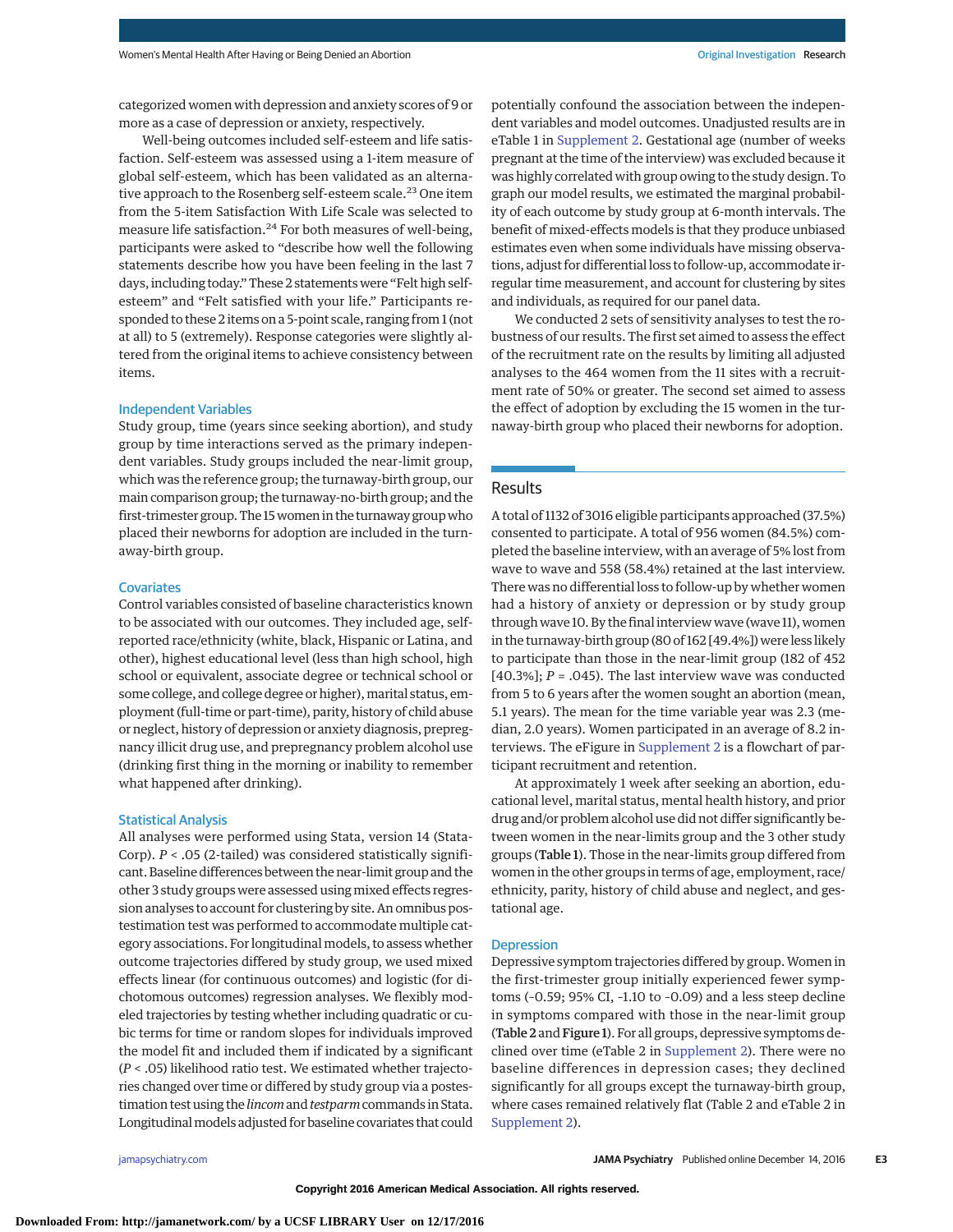## Table 1. Characteristics of Participants by Study Group

|                                                                                                      | Groupb                                |                               |                                 |                                       |  |
|------------------------------------------------------------------------------------------------------|---------------------------------------|-------------------------------|---------------------------------|---------------------------------------|--|
| Characteristic <sup>a</sup>                                                                          | Near-Limit [Reference]<br>$(n = 413)$ | Turnaway-Birth<br>$(n = 160)$ | Turnaway-No-Birth<br>$(n = 50)$ | <b>First-Trimester</b><br>$(n = 254)$ |  |
| Age, mean (SD), y                                                                                    | 24.9(5.9)                             | 23.4(5.6)                     | 24.4(6.2)                       | 25.9(5.7)                             |  |
| P value                                                                                              | <b>NA</b>                             | .01                           | .58                             | .04                                   |  |
| Race/ethnicity, No. (%)                                                                              |                                       |                               |                                 |                                       |  |
| White                                                                                                | 132 (32.0)                            | 40 (25.0)                     | 21(42.0)                        | 99 (39.0)                             |  |
| <b>Black</b>                                                                                         | 131 (31.7)                            | 54 (33.8)                     | 14 (28.0)                       | 80 (31.5)                             |  |
| Hispanic or Latina                                                                                   | 87(21.1)                              | 45(28.1)                      | 7(14.0)                         | 54 (21.3)                             |  |
| Other                                                                                                | 63 (15.3)                             | 21(13.1)                      | 8(16.0)                         | 21(8.3)                               |  |
| P value                                                                                              | <b>NA</b>                             | .22                           | .87                             | .03                                   |  |
| Highest educational level, No. (%)                                                                   |                                       |                               |                                 |                                       |  |
| <high school<="" td=""><td>76 (18.4)</td><td>39 (24.4)</td><td>10(20.0)</td><td>41(16.1)</td></high> | 76 (18.4)                             | 39 (24.4)                     | 10(20.0)                        | 41(16.1)                              |  |
| High school or equivalent                                                                            | 142 (34.4)                            | 55 (34.4)                     | 13(26.0)                        | 78 (30.7)                             |  |
| Some college, associate degree, or technical school                                                  | 167(40.4)                             | 57 (35.6)                     | 23(46.0)                        | 107(42.1)                             |  |
| College degree or higher                                                                             | 28(6.8)                               | 9(5.6)                        | 4(8.0)                          | 28 (11.0)                             |  |
| P value                                                                                              | <b>NA</b>                             | .28                           | .63                             | .22                                   |  |
| Employed full-time or part-time, No. (%)                                                             | 224 (542)                             | 64 (40.0)                     | 24 (48.0)                       | 161(63.4)                             |  |
| P value                                                                                              | <b>NA</b>                             | .003                          | .30                             | .02                                   |  |
| Gestational age, mean (SD), y                                                                        | 19.7(4.1)                             | 23.1 (3.4)                    | 18.9(4.0)                       | 7.6(2.3)                              |  |
| P value                                                                                              | <b>NA</b>                             | < .001                        | < .001                          | < .001                                |  |
| Parity, No. (%)                                                                                      |                                       |                               |                                 |                                       |  |
| Nulliparous                                                                                          | 140 (33.9)                            | 75 (46.9)                     | 20(40.0)                        | 97 (38.2)                             |  |
| Infantyounger than 1 y                                                                               | 51(12.3)                              | 10(6.3)                       | 4(8.0)                          | 28(11.0)                              |  |
| $\geq$ 1 Previous births, no birth in the past year                                                  | 110 (26.6)                            | 33 (20.6)                     | 14(28.0)                        | 54 (21.3)                             |  |
| $\geq$ 2 Previous births, no birth in the past year                                                  | 112(27.1)                             | 42 (26.3)                     | 12(24.0)                        | 75 (29.5)                             |  |
| P value                                                                                              | <b>NA</b>                             | .017                          | .62                             | .35                                   |  |
| Marital status, No. (%)                                                                              |                                       |                               |                                 |                                       |  |
| Single                                                                                               | 329 (79.7)                            | 134 (83.8)                    | 39 (78.0)                       | 194 (76.4)                            |  |
| Married                                                                                              | 33(8.0)                               | 16(10.0)                      | 3(6.0)                          | 28(11.0)                              |  |
| Divorced or widowed                                                                                  | 51(12.3)                              | 10(6.3)                       | 8(16.0)                         | 32(12.6)                              |  |
| P value                                                                                              | <b>NA</b>                             | .13                           | .69                             | .48                                   |  |
| Mental health history, No. (%)                                                                       |                                       |                               |                                 |                                       |  |
| No diagnosis of anxiety or depressive disorder                                                       | 316 (76.5)                            | 127 (79.4)                    | 35(70.0)                        | 178 (70.1)                            |  |
| Anxiety disorder only                                                                                | 20(4.8)                               | 8(5.0)                        | 2(4.0)                          | 13(5.1)                               |  |
| Depressive disorder only                                                                             | 35(8.5)                               | 14(8.8)                       | 6(12.0)                         | 35(13.8)                              |  |
| Anxiety and depressive disorder                                                                      | 42 (10.2)                             | 11(6.9)                       | 7(14.0)                         | 28 (11.0)                             |  |
| P value                                                                                              | <b>NA</b>                             | .76                           | .90                             | .16                                   |  |
| History of child abuse or neglect, No. (%)                                                           | 108 (26.2)                            | 41 (25.6)                     | 7(14.0)                         | 70 (27.6)                             |  |
| P value                                                                                              | <b>NA</b>                             | .99                           | .04                             | .69                                   |  |
| Drug and problem alcohol use, No. (%)                                                                |                                       |                               |                                 |                                       |  |
| Any drug use before discovering pregnancy                                                            | 52(12.6)                              | 22 (13.8)                     | 4(8.0)                          | 45 (17.7)                             |  |
| P value                                                                                              | <b>NA</b>                             | .72                           | .38                             | .07                                   |  |
| Problem alcohol use before discovering pregnancy                                                     | 18(4.4)                               | 11(6.9)                       | 5(10.0)                         | 11(4.3)                               |  |
| P value                                                                                              | <b>NA</b>                             | .22                           | .09                             | .13                                   |  |

Abbreviation: NA, not applicable.

a P values are based on mixed effects regression analyses accounting for clustering by site and are in comparison with the near-limit group.

<sup>b</sup> See the Study Participants subsection in the Methods section for a descripton of the study groups.

#### Anxiety

One week after being denied an abortion, women in the turnaway-birth (0.57; 95% CI, 0.01-1.13) and turnaway-no-birth groups (2.29; 95% CI, 1.39-3.18) had significantly more anxiety symptoms than those in the near-limit group (Table 3 and

Figure 2). All groups except the first-trimester group experienced significant declines in anxiety over time (eTable 2 in [Supplement 2\)](http://jama.jamanetwork.com/article.aspx?doi=10.1001/jamapsychiatry.2016.3478&utm_campaign=articlePDF%26utm_medium=articlePDFlink%26utm_source=articlePDF%26utm_content=jamapsychiatry.2016.3478). Anxiety cases were initially higher among the turnaway-no-birth group (adjusted odds ratio, 4.39; 95% CI, 1.18-16.32) compared with the near-limit group (Table 3).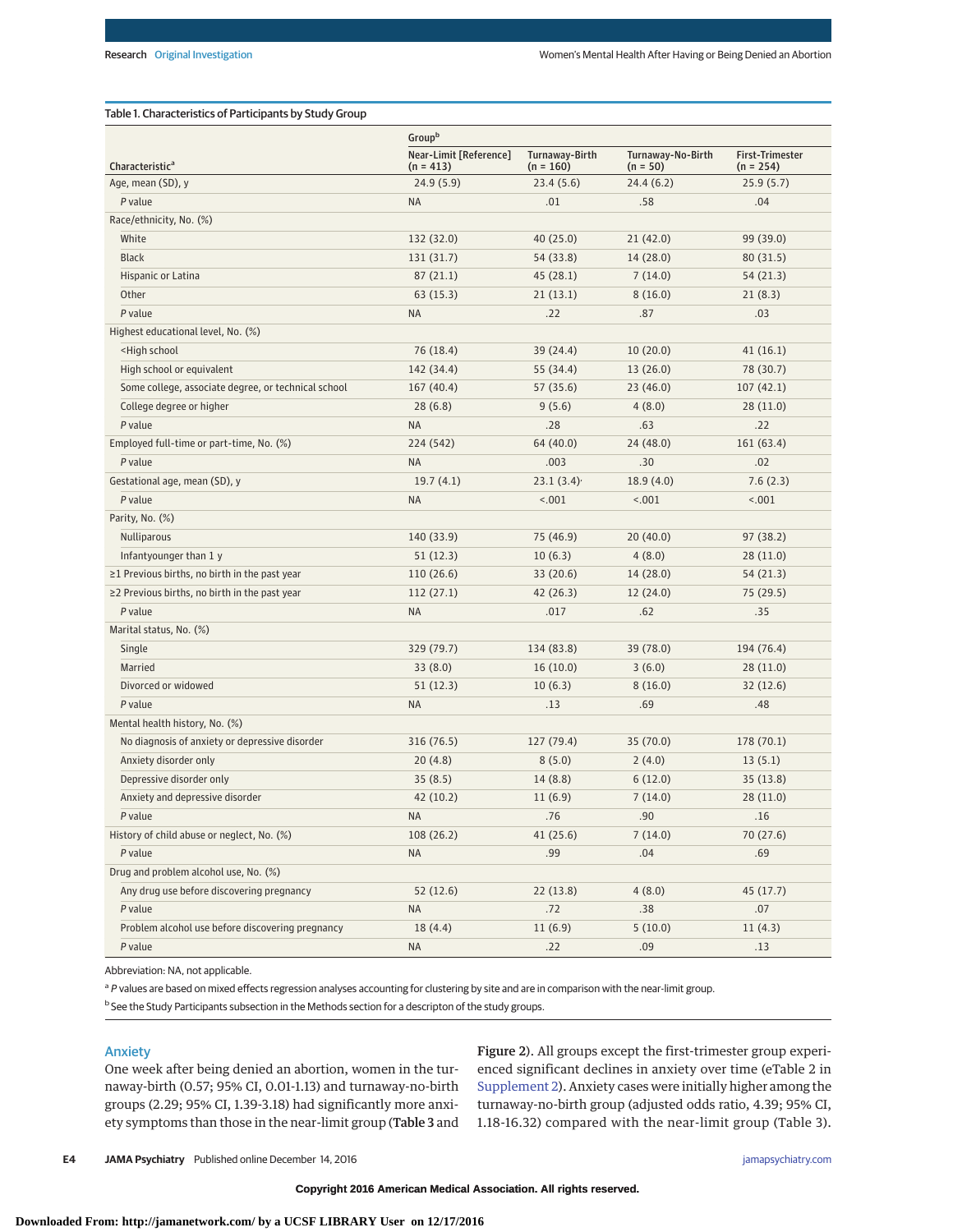| Table 2. Adjusted Mixed Effects Linear and Logistic Regression Models of Depression |                                                 |                                                                                                          |  |  |  |
|-------------------------------------------------------------------------------------|-------------------------------------------------|----------------------------------------------------------------------------------------------------------|--|--|--|
| Variable                                                                            | Depressive Symptoms,<br>Coefficient<br>(95% CI) | <b>Depression Cases,</b><br><b>Adjusted Odds Ratio</b><br>(95% CI)                                       |  |  |  |
| Study group <sup>a</sup>                                                            |                                                 |                                                                                                          |  |  |  |
| Near-Limit                                                                          | 1 [Reference]b,c                                | 1 [Reference] <sup>b,d</sup>                                                                             |  |  |  |
| First-Trimester                                                                     | $-0.59$ ( $-1.10$ to $-0.09$ ) <sup>e,f</sup>   | 0.67 (0.32 to 1.42) <sup>e,g</sup>                                                                       |  |  |  |
| Turnaway-Birth                                                                      | 0.13 (-0.46 to 0.72) <sup>e,h</sup>             | 0.87 (0.36 to 2.12) <sup>e,i</sup>                                                                       |  |  |  |
| Turnaway-No-Birth                                                                   | 0.44 (-0.50 to 1.39) <sup>e,j</sup>             | 2.02 (0.55 to 7.48) <sup>e,k</sup>                                                                       |  |  |  |
| Years                                                                               | $-1.43$ ( $-1.81$ to $-1.05$ )                  | $0.58$ (0.36 to 0.94)                                                                                    |  |  |  |
| First-Trimester $\times$ years                                                      | $1.14$ (0.52 to 1.76)                           | $1.22$ (0.60 to 2.48)                                                                                    |  |  |  |
| Turnaway-Birth $\times$ years                                                       | $-0.60$ ( $-1.34$ to $0.14$ )                   | $0.65$ (0.28 to 1.51)                                                                                    |  |  |  |
| Turnaway-No-Birth $\times$ years                                                    | $-0.38$ ( $-1.59$ to 0.83)                      | 1.84 (0.46 to 7.32)                                                                                      |  |  |  |
| Years <sup>2</sup>                                                                  | $0.44$ (0.26 to 0.62)                           | $0.98(0.89 \text{ to } 1.09)$                                                                            |  |  |  |
| First-Trimester $\times$ years <sup>2</sup>                                         | $-0.47$ ( $-0.76$ to $-0.17$ )                  | $0.98(0.85 \text{ to } 1.14)$                                                                            |  |  |  |
| Turnaway-Birth $\times$ years <sup>2</sup>                                          | $0.33$ (-0.02 to 0.69)                          | 1.17 (0.98 to 1.38)                                                                                      |  |  |  |
| Turnaway-No-Birth $\times$ years <sup>2</sup>                                       | $0.21$ (-0.37 to 0.79)                          | $0.82$ (0.58 to 1.15)                                                                                    |  |  |  |
| Years <sup>3</sup>                                                                  | $-0.04$ ( $-0.07$ to $-0.02$ )                  | $\mathbf{I}$                                                                                             |  |  |  |
| First-Trimester $\times$ years <sup>3</sup>                                         | 0.05(0.01 to 0.09)                              | $\mathsf{L}% _{\mathsf{L}}\left( \mathsf{L}_{1}\right) \equiv\mathsf{L}_{2}\left( \mathsf{L}_{1}\right)$ |  |  |  |
| Turnaway-Birth $\times$ years <sup>3</sup>                                          | $-0.04$ ( $-0.09$ to $0.00$ )                   | f.                                                                                                       |  |  |  |
| Turnaway-No-Birth $\times$ years <sup>3</sup>                                       | $-0.03$ ( $-0.11$ to $0.04$ )                   | $\mathsf{L}$                                                                                             |  |  |  |
| Covariates                                                                          |                                                 |                                                                                                          |  |  |  |
| Child abuse or neglect                                                              | $0.78$ (0.45 to 1.11)                           | 3.99 (2.39 to 6.66)                                                                                      |  |  |  |
| History of depression or anxiety                                                    |                                                 |                                                                                                          |  |  |  |
| None                                                                                | 1 [Reference]                                   | 1 [Reference]                                                                                            |  |  |  |
| Anxiety disorder only                                                               | 0.26 (-0.39 to 0.91)                            | $1.58(0.53 \text{ to } 4.72)$                                                                            |  |  |  |
| Depressive disorder only                                                            | 1.80(1.33 to 2.27)                              | 7.08 (3.60.13.91)                                                                                        |  |  |  |
| Anxiety and depressive disorder                                                     | 1.97 (1.48 to 2.46)                             | 11.40 (5.72 to 22.73)                                                                                    |  |  |  |
| Race/ethnicity                                                                      |                                                 |                                                                                                          |  |  |  |
| White                                                                               | 1 [Reference]                                   | 1 [Reference]                                                                                            |  |  |  |
| <b>Black</b>                                                                        | $0.17$ (-0.21 to 0.54)                          | 1.28 (0.67 to 2.44)                                                                                      |  |  |  |
| Hispanic or Latina                                                                  | $-0.05$ ( $-0.46$ to 0.36)                      | $1.14$ (0.55 to 2.38)                                                                                    |  |  |  |
| Other                                                                               | $-0.04$ ( $-0.51$ to $0.44$ )                   | $0.59$ (0.26 to 1.33)                                                                                    |  |  |  |
| Age                                                                                 | $0.04$ (0.01 to 0.07)                           | $1.02$ (0.97 to 1.07)                                                                                    |  |  |  |
| Marital status                                                                      |                                                 |                                                                                                          |  |  |  |
| Single                                                                              | 1 [Reference]                                   | 1 [Reference]                                                                                            |  |  |  |
| Married                                                                             | $0.11$ (-0.39 to 0.61)                          | $1.38(0.62 \text{ to } 3.06)$                                                                            |  |  |  |
| Divorced or widowed                                                                 | 0.03 (-0.44 to 0.51)                            | 0.94 (0.45 to 1.97)                                                                                      |  |  |  |
| Employed full-time or part-time                                                     | $-0.31$ ( $-0.61$ to $-0.01$ )                  | $0.79$ (0.49 to 1.28)                                                                                    |  |  |  |
| Parity                                                                              |                                                 |                                                                                                          |  |  |  |
| <b>Nulliparous</b>                                                                  | 1 [Reference]                                   | 1 [Reference]                                                                                            |  |  |  |
| Infant younger than 1 y                                                             | $0.09$ (-0.41 to 0.58)                          | 1.27 (0.57 to 2.85)                                                                                      |  |  |  |
| $\geq$ 1 Previous births, no birth in the past year                                 | $-0.03$ ( $-0.42$ to $0.36$ )                   | $1.30(0.69 \text{ to } 2.46)$                                                                            |  |  |  |
| $\geq$ 2 Previous births, no birth in the past year                                 | $-0.41$ ( $-0.84$ to $0.02$ )                   | $0.72$ (0.35 to 1.46)                                                                                    |  |  |  |
| Prepregnancy drug use                                                               | $0.89$ (0.48 to 1.30)                           | $1.53$ (0.83 to 2.83)                                                                                    |  |  |  |
| Prepregnancy problem alcohol use                                                    | $0.56$ (-0.04 to 1.17)                          | 1.46 $(0.59 \text{ to } 3.59)$                                                                           |  |  |  |
| Highest educational level                                                           |                                                 |                                                                                                          |  |  |  |
| <high school<="" td=""><td>1 [Reference]</td><td>1 [Reference]</td></high>          | 1 [Reference]                                   | 1 [Reference]                                                                                            |  |  |  |
| High school or equivalent                                                           | $-0.24$ ( $-0.65$ to $0.17$ )                   | $1.05$ (0.55 to 2.02)                                                                                    |  |  |  |
| Some college, associate degree,<br>or technical school                              | $-0.34$ ( $-0.75$ to $0.08$ )                   | $0.76$ (0.39 to 1.49)                                                                                    |  |  |  |
| College degree or higher                                                            | $-0.53$ ( $-1.18$ to $0.13$ )                   | 0.78(0.26.2.35)                                                                                          |  |  |  |

<sup>a</sup> See the Study Participants subsection in the Methods section for a descripton of the study groups.

<sup>e</sup> Testing whether the trajectory of 1 group differs from the near-limit group using testparm commands in Stata, after fitting the adjusted models. Footnotes e through k refer to differences in trajectories.  $f P = .003$ .

- 
- $P = .59$ .

<sup>1</sup> Blank cells for quadratic and cubic terms indicate that they were not included in the model because they did not improve the model fit.

Anxiety cases declined for all groups except the turnawaybirth group, where cases remained relatively flat (eTable 2 in [Supplement 2\)](http://jama.jamanetwork.com/article.aspx?doi=10.1001/jamapsychiatry.2016.3478&utm_campaign=articlePDF%26utm_medium=articlePDFlink%26utm_source=articlePDF%26utm_content=jamapsychiatry.2016.3478).

## Well-being

Baseline self-esteemwas lower amongwomen in the turnawaybirth and turnaway-no-birth groups than those in the near-

<sup>b</sup> Testing whether overall trajectories differ by group using testparm, after fitting the adjusted models.

 $c$   $p = .001$ .

 $dP = .20$ .

 ${}^{g}P = .70.$ 

 $h p = .19$ .  $P = .06$ .

 $k p = .48.$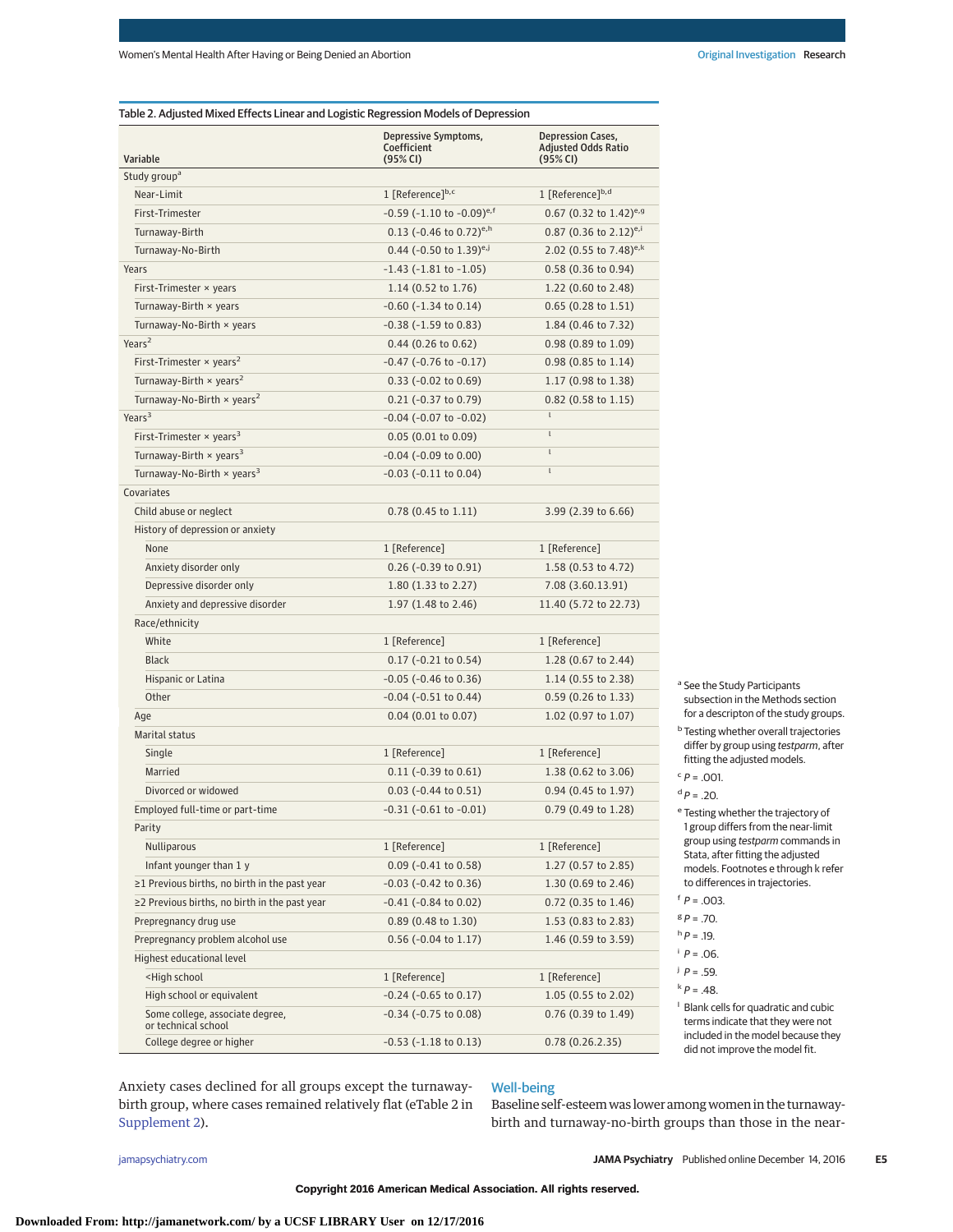## Figure 1. Depressive Symptom and Case Trajectories



A, Depressive symptoms in the previous 7 days as measured by the Brief Symptom Inventory. B, Cases of depression as measured by the Brief Symptom Inventory.

limit group (–0.33; 95% CI, –0.56 to –0.09 and –0.40; 95% CI, –0.78 to –0.02, respectively) (Table 3). Overall, trajectories differed by group and improved over time for all groups (eTable 2 in [Supplement 2\)](http://jama.jamanetwork.com/article.aspx?doi=10.1001/jamapsychiatry.2016.3478&utm_campaign=articlePDF%26utm_medium=articlePDFlink%26utm_source=articlePDF%26utm_content=jamapsychiatry.2016.3478). The initially lower levels of self-esteem among both turnaway groups improvedmore rapidly over time (Figure 2). Women in the turnaway-no-birth group reported significantly lower initial levels of life satisfaction than those in the near-limit group (–0.41, CI –0.77 to –0.06) (Table 3 and Figure 2). There were significant improvements over time among all groups except the first-trimester group (eTable 2 in [Supplement 2\)](http://jama.jamanetwork.com/article.aspx?doi=10.1001/jamapsychiatry.2016.3478&utm_campaign=articlePDF%26utm_medium=articlePDFlink%26utm_source=articlePDF%26utm_content=jamapsychiatry.2016.3478).

#### Sensitivity Analyses

When we limited our sample to the 11 facilities with a participation rate greater than 50%, results for the adjusted models showing associations with depressive symptoms were similar in direction and in magnitude. Baseline differences in selfesteem, life satisfaction, and anxiety between women in the turnaway-no-birth and near-limit groups were similar in direction but no longer statistically significant. When we removed the women who placed their newborns for adoption from our sample, results for all but 1 of the adjusted models remained similar in direction and in magnitude (eTable 3 and eTable 4 in [Supplement 2\)](http://jama.jamanetwork.com/article.aspx?doi=10.1001/jamapsychiatry.2016.3478&utm_campaign=articlePDF%26utm_medium=articlePDFlink%26utm_source=articlePDF%26utm_content=jamapsychiatry.2016.3478).

## **Discussion**

To our knowledge, the Turnaway Study is the first to respond to the US Surgeon General's recommendation to prospectively observe women in the United States for 5 years after seeking an abortion. Our findings add to the body of evidence rejecting the notion that abortion increases women's risk of experiencing adverse psychological outcomes. Women who had an abortion demonstrated more positive outcomes initially compared with women who were denied an abortion.

Women who were denied an abortion, in particular those who later miscarried or had an abortion elsewhere (turnaway no-birth group), had the most elevated levels of anxiety and lowest self-esteem and life satisfaction 1 week after being denied an abortion, which quickly improved and approached levels similar to those in the other groups by 6 to 12 months. These initial elevated levels of distress experienced by both turnaway groups may be a response to being denied an abortion, as well as other social and emotional challenges faced on discovery of unwanted pregnancy and abortion seeking. The reasons women give for seeking abortion<sup>25</sup> $-$ not having enough money, partner issues, bad timing, needing to focus on existing children, and not being emotionally or mentally preparedare indicative of their difficult circumstances at the time they seek an abortion. The experience of an unintended pregnancy may cause women to contend with their circumstances and reflect on their lives. When relationships and financial situations are thought to be insufficient to support a pregnancy, this feeling of deficiency, rather than the decision to abort or the procedure itself, may be the cause of lowered mental health indicators. These factors, along with the stress of trying to obtain an abortion, likely diminish over time, as indicated by the overall improvements in mental health and well-being outcomes observed in this study. Similarly, Major and colleagues<sup>26</sup> found that women's self-esteem levels were lowest and depressive symptoms highest just before having an abortion, with immediate improvements observed from the period before to the period after the abortion. Women in the turnaway-no-birth group may have experienced the additional stress of trying to find and travel to another abortion facility and raise additional money to pay for the procedure. At the first interview, many of these women reported that they were still trying to access abortion services.<sup>21</sup> These initial adverse outcomes abated after these women miscarried or received their wanted abortion.

Earlier studies have suggested that having an abortion later in the pregnancy can result in more adverse mental health outcomes for women than having a first-trimester abortion<sup>27</sup> or that the evidence is too scarce to draw conclusions.<sup>2</sup> In our study, for all but 1 outcome, women in the near-limit and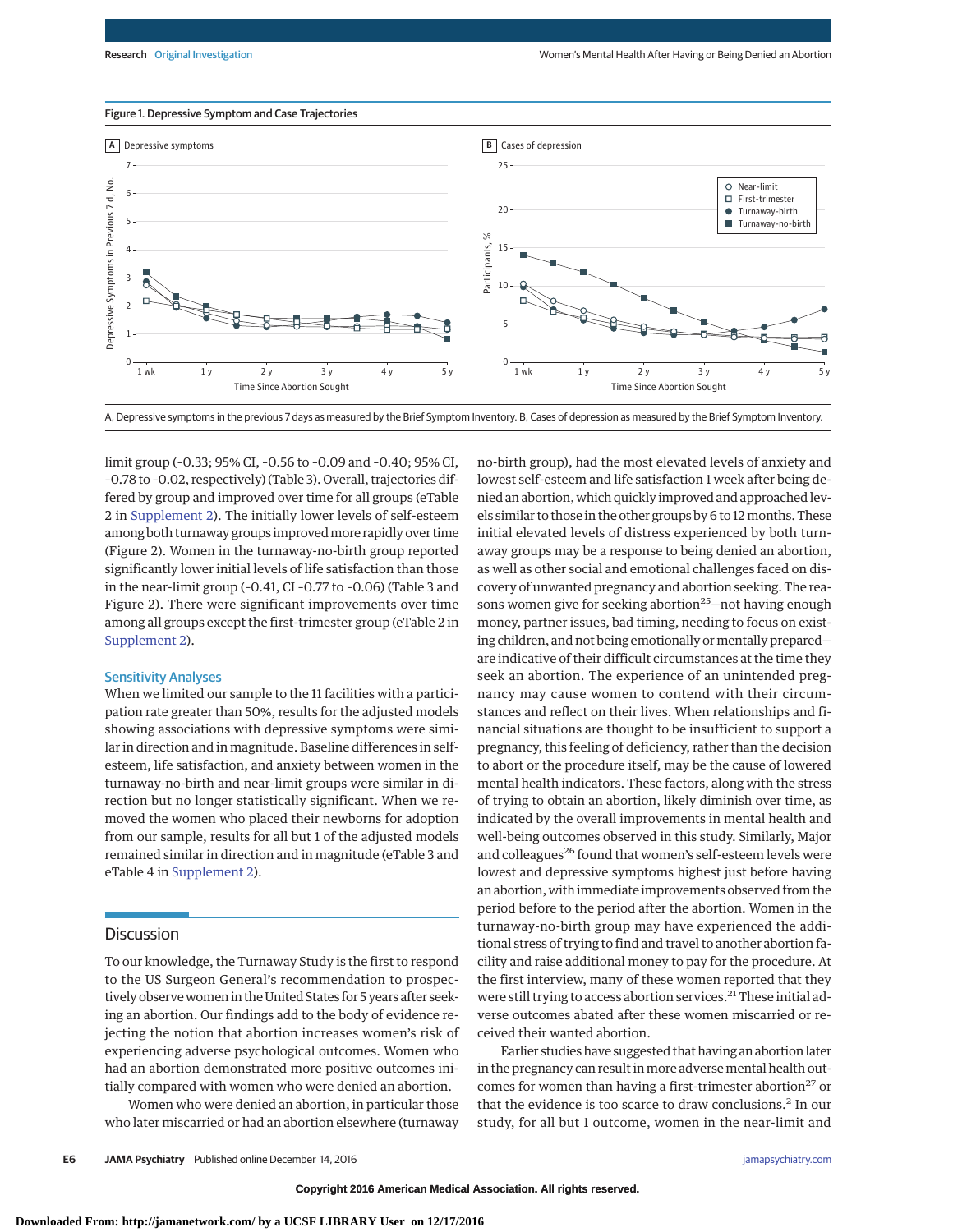| Variable                                                                                                                                  | <b>Anxiety Symptoms,</b><br>Coefficient<br>(95% CI) | <b>Anxiety Cases,</b><br><b>Adjusted Odds Ratio</b><br>(95% CI) | Self-esteem,<br>Coefficient<br>$(95% \, \text{Cl})$ | Life Satisfaction,<br>Coefficient<br>(95% CI) |
|-------------------------------------------------------------------------------------------------------------------------------------------|-----------------------------------------------------|-----------------------------------------------------------------|-----------------------------------------------------|-----------------------------------------------|
| Study group <sup>a</sup>                                                                                                                  |                                                     |                                                                 |                                                     |                                               |
| Near-Limit                                                                                                                                | 1 [Reference]b,c                                    | 1 [Reference] <sup>b,d</sup>                                    | 1 [Reference] $b,e$                                 | 1 [Reference] $b,c$                           |
| First-Trimester                                                                                                                           | $-0.37$ (-0.85 to 0.10) <sup>f,g</sup>              | 0.56 (0.23 to 1.32) <sup>f,h</sup>                              | 0.07 (-0.13 to 0.27) <sup>f,i</sup>                 | $0.17$ (-0.02 to 0.36) <sup>c</sup>           |
| Turnaway-Birth                                                                                                                            | $0.57$ (0.01 to 1.13) <sup>f,j</sup>                | 0.89 (0.33 to 2.38) <sup>f,k</sup>                              | $-0.33$ (-0.56 to -0.09) <sup>f,g</sup>             | $-0.16$ ( $-0.38$ to $0.06$ ) <sup>f,l</sup>  |
| Turnaway-No-Birth                                                                                                                         | 2.29 (1.39 to 3.18) <sup>f,m</sup>                  | 4.39 (1.18 to 16.32) <sup>f,n</sup>                             | $-0.40$ (-0.78 to $-0.02$ ) <sup>f,o</sup>          | $-0.41$ (-0.77 to $-0.06$ ) <sup>f,p</sup>    |
| Years                                                                                                                                     | $-0.37$ ( $-0.73$ to $-0.01$ )                      | $0.57$ (0.34 to 0.96)                                           | $0.41$ (0.25 to 0.58)                               | $0.31$ (0.15 to 0.47)                         |
| First-Trimester × years                                                                                                                   | 0.88 (0.30 to 1.46)                                 | 1.66 (0.75 to 3.67)                                             | $-0.05$ ( $-0.32$ to $0.21$ )                       | $-0.35$ ( $-0.61$ to $-0.09$ )                |
| Turnaway-Birth $\times$ years                                                                                                             | $-0.93$ ( $-1.62$ to $-0.23$ )                      | 0.73 (0.28 to 1.87)                                             | $0.44$ (0.12 to 0.76)                               | $0.29$ (-0.02 to 0.60)                        |
| Turnaway-No-Birth × years                                                                                                                 | $-2.24$ ( $-3.37$ to $-1.11$ )                      | $0.69$ (0.17 to 2.81)                                           | $0.60$ (0.08 to 1.12)                               | $0.51$ (0.00 to 1.01)                         |
| Years <sup>2</sup>                                                                                                                        | $0.06$ (-0.11 to 0.23)                              | $1.01$ (0.91 to 1.12)                                           | $-0.13$ ( $-0.20$ to $-0.05$ )                      | $-0.08$ ( $-0.16$ to $-0.01$ )                |
| First-Trimester $\times$ years <sup>2</sup>                                                                                               |                                                     |                                                                 | $-0.01$ ( $-0.13$ to $0.12$ )                       |                                               |
|                                                                                                                                           | $-0.37$ ( $-0.64$ to $-0.10$ )                      | 0.90 (0.77 to 1.06)                                             |                                                     | $0.14$ (0.01 to 0.26)                         |
| Turnaway-Birth $\times$ years <sup>2</sup><br>Turnaway-No-Birth $\times$ years <sup>2</sup>                                               | $0.40$ (0.07 to 0.73)                               | 1.09 (0.90 to 1.32)                                             | $-0.17$ ( $-0.33$ to $-0.02$ )                      | $-0.09$ ( $-0.24$ to $0.06$ )                 |
|                                                                                                                                           | $0.87$ (0.33 to 1.41)                               | 1.01 (0.73 to 1.39)                                             | $-0.21$ ( $-0.46$ to $0.04$ )                       | $-0.21$ ( $-0.45$ to $0.03$ )                 |
| Years <sup>3</sup>                                                                                                                        | $0.00$ (-0.02 to 0.02)                              | $\mathsf{q}$<br>$\mathbf q$                                     | $0.01$ (0.00 to 0.02)                               | $0.01$ (0.00 to 0.02)                         |
| First-Trimester $\times$ years <sup>3</sup>                                                                                               | $0.04$ (0.01 to 0.08)                               |                                                                 | $0.00$ (-0.01 to 0.02)                              | $-0.01$ ( $-0.03$ to $0.00$ )                 |
| Turnaway-Birth $\times$ years <sup>3</sup>                                                                                                | $-0.05$ ( $-0.09$ to $0.00$ )                       | $\mathsf{q}$                                                    | $0.02$ (0.00 to 0.04)                               | $0.01$ (-0.01 to 0.03)                        |
| Turnaway-No-Birth $\times$ years <sup>3</sup>                                                                                             | $-0.10$ ( $-0.17$ to $-0.03$ )                      | $\mathsf{q}$                                                    | $0.02$ (-0.01 to 0.06)                              | $0.03$ (0.00 to 0.06)                         |
| Covariates                                                                                                                                |                                                     |                                                                 |                                                     |                                               |
| Child abuse or neglect                                                                                                                    | 0.74 (0.39 to 1.09)                                 | 2.76 (1.56 to 4.90)                                             | $-0.11$ ( $-0.27$ to $0.04$ )                       | $-0.19$ ( $-0.33$ to $-0.05$ )                |
| History of depression or anxiety                                                                                                          |                                                     |                                                                 |                                                     |                                               |
| None                                                                                                                                      | 1 [Reference]                                       | 1 [Reference]                                                   | 1 [Reference]                                       | 1 [Reference]                                 |
| Anxiety disorder only                                                                                                                     | 0.70 (0.01 to 1.39)                                 | 4.00 (1.33 to 12.03)                                            | $-0.16$ ( $-0.47$ to $0.14$ )                       | $-0.18$ ( $-0.45$ to $0.10$ )                 |
| Depressive disorder only                                                                                                                  | 1.45 (0.95 to 1.95)                                 | 6.70 (3.05 to 14.69)                                            | $-0.63$ ( $-0.85$ to $-0.41$ )                      | $-0.45$ ( $-0.65$ to $-0.25$ )                |
| Anxiety and depressive disorder                                                                                                           | 3.07 (2.55 to 3.59)                                 | 23.02 (10.56 to 50.20)                                          | $-0.33$ ( $-0.56$ to $-0.10$ )                      | $-0.37$ ( $-0.57$ to $-0.16$ )                |
| Race/ethnicity                                                                                                                            |                                                     |                                                                 |                                                     |                                               |
| White                                                                                                                                     | 1 [Reference]                                       | 1 [Reference]                                                   | 1 [Reference]                                       | 1 [Reference]                                 |
| <b>Black</b>                                                                                                                              | $0.06$ (-0.33 to 0.46)                              | 1.18 (0.55 to 2.52)                                             | $0.41$ (0.24 to 0.59)                               | $-0.02$ ( $-0.18$ to $0.13$ )                 |
| Hispanic or Latina                                                                                                                        | $0.11$ (-0.32 to 0.54)                              | 1.68 (0.79 to 3.56)                                             | $0.03$ (-0.16 to 0.21)                              | $0.02$ (-0.15 to 0.19)                        |
| Other                                                                                                                                     | $0.03$ (-0.47 to 0.53)                              | $0.93$ (0.38 to 2.25)                                           | $0.24$ (0.02 to 0.46)                               | $0.01$ (-0.19 to 0.20)                        |
| Age                                                                                                                                       | $0.05$ (0.01 to 0.08)                               | $1.04$ (0.98 to 1.10)                                           | $-0.02$ ( $-0.03$ to $0.00$ )                       | $-0.02$ ( $-0.04$ to $-0.01$ )                |
| Marital status                                                                                                                            |                                                     |                                                                 |                                                     |                                               |
| Single                                                                                                                                    | 1 [Reference]                                       | 1 [Reference]                                                   | 1 [Reference]                                       | 1 [Reference]                                 |
| Married                                                                                                                                   | $0.29$ (-0.24 to 0.82)                              | 1.62 (0.67 to 3.88)                                             | $0.04$ (-0.19 to 0.28)                              | $0.16$ (-0.05 to 0.37)                        |
| Divorced or widowed                                                                                                                       | $0.01$ (-0.50 to 0.51)                              | 0.73 (0.31 to 1.70)                                             | $-0.08$ ( $-0.30$ to $0.14$ )                       | $-0.06$ ( $-0.26$ to $0.14$ )                 |
| Employed full-time or part-time                                                                                                           | $-0.55$ ( $-0.87$ to $-0.24$ )                      | $0.38$ (0.22 to 0.66)                                           | $0.20$ (0.06 to 0.34)                               | $0.09$ (-0.04 to 0.21)                        |
| Parity                                                                                                                                    |                                                     |                                                                 |                                                     |                                               |
| <b>Nulliparous</b>                                                                                                                        | 1 [Reference]                                       | 1 [Reference]                                                   | 1 [Reference]                                       | 1 [Reference]                                 |
| Infant younger than 1 y                                                                                                                   | $-0.08$ ( $-0.61$ to $0.45$ )                       | 0.70 (0.27 to 1.80)                                             | $-0.03$ ( $-0.26$ to $0.21$ )                       | $-0.16$ ( $-0.37$ to $0.05$ )                 |
| $\geq$ 1 Previous births, no birth in the past year                                                                                       | $-0.26$ ( $-0.67$ to $0.15$ )                       | $0.76$ (0.37 to 1.57)                                           | $0.01$ (-0.18 to 0.19)                              | $-0.11$ ( $-0.27$ to $0.05$ )                 |
| ≥2 Previous births, no birth in the past year                                                                                             | $-0.57$ ( $-1.03$ to $-0.12$ )                      | 0.46 (0.21 to 1.01)                                             | $0.10$ (-0.10 to 0.30)                              | $-0.07$ ( $-0.25$ to $0.11$ )                 |
| Prepregnancy drug use                                                                                                                     | 0.73 (0.29 to 1.17)                                 | 1.37 (0.69 to 2.72)                                             | $-0.14$ ( $-0.33$ to $0.06$ )                       | $-0.33$ ( $-0.51$ to $-0.16$ )                |
| Prepregnancy problem alcohol use                                                                                                          | 0.82 (0.17 to 1.46)                                 | 1.73 (0.66 to 4.53)                                             | 0.03 (-0.26 to 0.31)                                | $0.01$ (-0.24 to 0.27)                        |
| Highest educational level                                                                                                                 |                                                     |                                                                 |                                                     |                                               |
| Less than high school                                                                                                                     | 1 [Reference]                                       | 1 [Reference]                                                   | 1 [Reference]                                       | 1 [Reference]                                 |
| High school or equivalent                                                                                                                 | $-0.01$ ( $-0.44$ to $0.43$ )                       | 0.81 (0.38 to 1.74)                                             | $0.21$ (0.02 to 0.40)                               | 0.23 (0.06 to 0.40)                           |
| Some college, associate degree, or<br>technical school                                                                                    | $0.13$ (-0.31 to 0.57)                              | 0.82 (0.39 to 1.74)                                             | $0.44$ (0.25 to 0.64)                               | 0.37 (0.20 to 0.55)                           |
| College degree or higher                                                                                                                  | $0.18$ (-0.51 to 0.88)                              | 2.16 (0.68 to 6.90)                                             | $0.41$ (0.10 to 0.72)                               | $0.33$ (0.05 to 0.61)                         |
| <sup>a</sup> See the Study Participants subsection in the Methods section for a descripton<br>of the study groups.                        |                                                     | $P = .48$ .<br>$P = .06$ .                                      |                                                     |                                               |
| <sup>b</sup> Testing whether overall trajectories differ by group using testparm commands<br>in Stata, after fitting the adjusted models. |                                                     | $kP = .58$ .<br>$P = .04$ .                                     |                                                     |                                               |
| $P < .001$ .                                                                                                                              |                                                     | $mb - \Omega$                                                   |                                                     |                                               |

 $dP = .50$ .

 $^{\rm e}P = .001.$ 

 $^{\mathsf{f}}$  Testing whether the trajectory of 1 group differs from the near-limit group using testparm, after fitting the adjusted models. Footnotes f through p refer to differences in trajectories.

<sup>q</sup> Blank cells for quadratic and cubic terms indicate that they were not included in the model because they did not improve the model fit.

 $g p = 0.03$ .

 $h p = .45$ .

 $m_p = .003$ .  $n p = .52$ .  $^{\circ}P = .005.$  $^{\rm p}P$  = .10.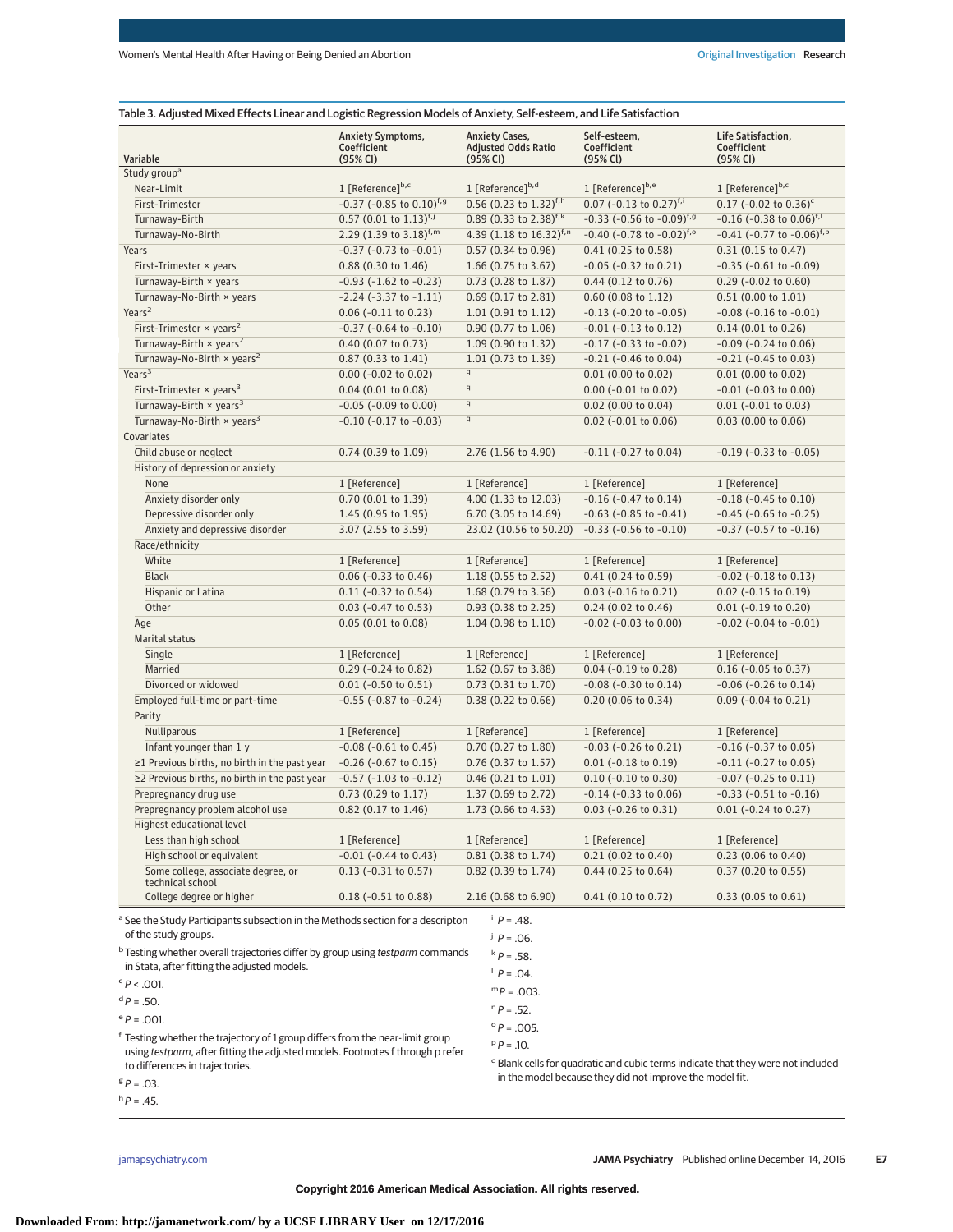

Figure 2. Anxiety, Self-esteem, and Life Satisfaction Trajectories After Seeking Abortion

A, Anxiety symptoms in the previous 7 days as measured by the Brief Symptom Inventory. B, Cases of anxiety as measured by the Brief Symptom Inventory among participants since they sought an abortion. C, High self-esteem in the

previous 7 days. 5 indicates extremely high; 3, moderately high; and 1, not at all. D, Satisfaction with life in the previous 7 days. 5 indicates extremely high; 3, moderately high; and 1, not at all.

first-trimester groups exhibited similar levels and trajectories of mental health and well-being. Women having firsttrimester abortions initially had fewer depressive symptoms than those in the other groups, but levels among the groups converged by 6 months.

Similar to what has been found in other studies, $2,28$  the most significant factors associated with experiencing adverse mental health outcomes following abortion was a history of mental health conditions and experiences of traumatic life events, such as child abuse and neglect.Women with such a history are at greater risk of experiencing adverse outcomes and may have poorer mental health outcomes if they are denied an abortion than if they receive a wanted abortion. By understanding that eachwoman's experience is unique and that women will vary in their responses to having an abortion or being denied an abortion, we can better serve women's individual needs.

One of the greatest strengths of this study lies in its longitudinal design and use of an appropriate comparison group. We compare women who have obtained an abortion with women who also sought but were denied an abortion, 2 similar groups of women. Prior studies have relied on women with wanted pregnancies that end in miscarriage or birth as their comparison groups, $29-31$  which is problematic given that women with wanted pregnancies may differ on several confounding factors from women seeking abortions. By observing women semiannually for 5 years, we were able to assess the levels and trajectories of women's mental health and well-being experiences over a long period with more precision than if we had collected data at fewer time points. Furthermore, while our reliance on self-report measures did not allow us to confirm the diagnosis of mental health conditions, the use of validated screening tools provides a good assessment of whether patients were at risk of adverse mental health outcomes.

## Limitations

Our participation rate of less than 40%, our loss of 42% of our sample by the end of the 5-year period, and our differential loss by study group from wave 10 to wave 11 raise some concerns that attrition could bias our results. Although our loss to follow-up represented good participant retention of about 5% from wave to wave, we cannot rule out the possibility that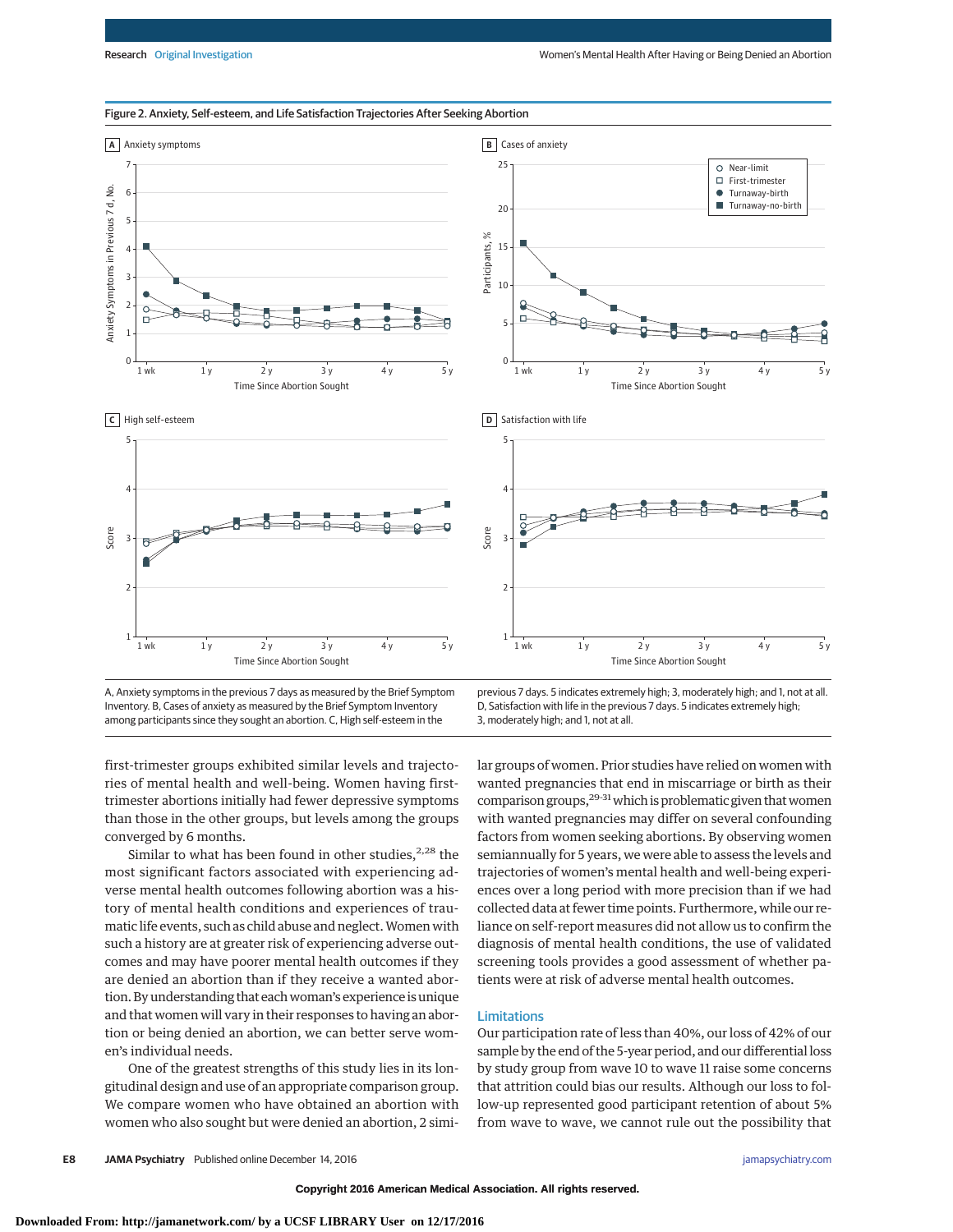women with adverse mental health outcomes may have been less likely to participate and/or to be retained. Mitigating concerns of bias include the lack of differential loss to follow-up based on mental health history, as well as our ability to control for history of mental health conditions, child abuse and neglect, and substance use. Furthermore, our use of mixed model regression protects against bias owing to loss to follow up that is predictable from previously measured covariates or outcomes. Concern about bias introduced by low study participation is further lessened by the consistent findings in our sensitivity analyses restricted to sites with more than 50% participation. The lack of change from wave 10 to wave 11 on any of our outcomes lessens our concerns that differential loss by study group at the last interview wave affected our findings.

Another limitation is that because this is an observational study, confounding is a possibility and causal inference can be problematic. By choosing 2 similar groups of women, both of whom were seeking abortion, and adjusting for known confounders and observed differences at baseline we have addressed the threats to the validity of our findings on the effects of abortion on mental health outcomes. Nevertheless, there may have been confounders we did not measure, and our baseline measurement occurred 1 week after the women sought an abortion and thus may not adequately account for unobserved factors.

Although the authors of the Brief Symptom Inventory scales advise that an individual should score 9 or more on at least 2 of their 3 subscales,  $^{22}$  our measure is broader, with cases defined solely on scores from 1 subscale.We excluded the third subscale—somatization—from our analysis, as somatization is normally higher among pregnant women.<sup>32</sup> This slightly altered use of the scale is likely to result in a higher proportion of women falling within the range of clinically relevant symptoms. Thus, a case does not necessarily indicate mental illness but a need for further screening.

## **Conclusions**

Our study demonstrates that, during a 5-year period, women receiving wanted abortions had similar or better mental health outcomes than those who were denied a wanted abortion. The convergence of most outcomes between groups by 6 months to 1 year suggests that future divergence is unlikely. Given the large number and range of recruitment facilities representing geographically diverse regions in the United States (30 clinics from 21 states), and that our sample demographics are consistent with those of nationally representative samples of women seeking abortion, we believe these results are generalizable.<sup>33,34</sup> Thus, there is no evidence to justify laws that require women seeking abortion to be forewarned about negative psychological responses.Women considering abortion are best served by being provided with the most accurate, scientific information available to help them make their pregnancy decisions. These findings suggest that the effects of being denied an abortion may be more detrimental to women's psychological well-being than allowing women to obtain their wanted procedures.

#### ARTICLE INFORMATION

**Accepted for Publication:** October 21, 2016.

**Published Online:** December 14, 2016. doi[:10.1001/jamapsychiatry.2016.3478](http://jama.jamanetwork.com/article.aspx?doi=10.1001/jamapsychiatry.2016.3478&utm_campaign=articlePDF%26utm_medium=articlePDFlink%26utm_source=articlePDF%26utm_content=jamapsychiatry.2016.3478)

**Author Contributions:** Dr Biggs had full access to all the data in the study and takes responsibility for the integrity of the data and the accuracy of the data analysis.

Study concept and design: Foster.

Acquisition, analysis, or interpretation of data: All authors.

Drafting of the manuscript: Biggs. Critical revision of the manuscript for important

- intellectual content: All authors. Statistical analysis: Biggs, McCulloch.
- Obtained funding: Foster.

Administrative, technical, or material support: Foster.

Study supervision: Foster.

#### **Conflict of Interest Disclosures:** None reported.

**Funding/Support:** This study was supported by research and institutional grants from the Wallace Alexander Gerbode Foundation, the David and Lucile Packard Foundation, grant A117053 from The William and Flora Hewlett Foundation, and an anonymous foundation.

**Role of the Funder/Sponsor:** The funding sources had no role in the design and conduct of the study; collection, management, analysis, and interpretation of the data; preparation, review, or approval of the manuscript; and decision to submit the manuscript for publication.

**Additional Contributions:** Rana Barar, MPH, University of California, San Francisco; Heather Gould, MPH, University of California, San Francisco; and Sandy Stonesifer, MA, SSquared Consulting, provided study coordination and management. Mattie Boehler-Tatman; Janine Carpenter, MPH, OLE Health; Ivette Gomez, Kaiser Family Foundation; Selena Phipps, Access Reproductive Care-Southeast Inc; Brenly Rowland, University of California, San Francisco; Claire Schreiber, MPP, Center for Medicare and Medicaid Innovation; and Danielle Sinkford, MS, RN, FNP-C, St. Johns Well Child and Family Center, conducted interviews. Michaela Ferrari, MPH, Dignity Health; Debbie Nguyen, Upstream USA; and Elisette Weiss, Sea Change Program, provided project support. Jay Fraser, MA, Judicial Council of California; and John Neuhaus, PhD, University of California, San Francisco, provided statistical and database assistance. All individuals listed were compensated for their contributions. We also thank all the participating health care professionals for their assistance with recruitment.

#### **REFERENCES**

**1**. Koop CE. A measured response: Koop on abortion. [Fam Plann Perspect](https://www.ncbi.nlm.nih.gov/pubmed/2703033). 1989;21(1):31-32.

**2**. Major B, Appelbaum M, Beckman L, Dutton MA, Russo NF, West C. Abortion and mental health: evaluating the evidence. Am Psychol[. 2009;64\(9\):](https://www.ncbi.nlm.nih.gov/pubmed/19968372) [863-890.](https://www.ncbi.nlm.nih.gov/pubmed/19968372)

**3**. Robinson GE, Stotland NL, Russo NF, Lang JA, Occhiogrosso M. Is there an "abortion trauma

syndrome"? critiquing the evidence. [Harv Rev](https://www.ncbi.nlm.nih.gov/pubmed/19637075) Psychiatry[. 2009;17\(4\):268-290.](https://www.ncbi.nlm.nih.gov/pubmed/19637075)

**4**. Charles VE, Polis CB, Sridhara SK, Blum RW. Abortion and long-term mental health outcomes: a systematic review of the evidence. [Contraception](https://www.ncbi.nlm.nih.gov/pubmed/19014789). [2008;78\(6\):436-450.](https://www.ncbi.nlm.nih.gov/pubmed/19014789)

**5**. National Collaborating Centre for Mental Health at the Royal College of Psychiatrists. Induced Abortion and Mental Health: A Systematic Review of the Mental Health Outcomes of Induced Abortion, Including Their Prevalence and Associated Factors. London, England: Royal College of Psychiatrists; 2011.

**6**. Stotland NL. Induced abortion and adolescent mental health. [Curr Opin Obstet Gynecol](https://www.ncbi.nlm.nih.gov/pubmed/21836505). 2011;23 [\(5\):340-343.](https://www.ncbi.nlm.nih.gov/pubmed/21836505)

**7**. Bellieni CV, Buonocore G. Abortion and subsequent mental health: review of the literature. [Psychiatry Clin Neurosci](https://www.ncbi.nlm.nih.gov/pubmed/23859662). 2013;67(5):301-310.

**8**. Coleman PK. Abortion and mental health: quantitative synthesis and analysis of research published 1995-2009. [Br J Psychiatry](https://www.ncbi.nlm.nih.gov/pubmed/21881096). 2011;199(3): [180-186.](https://www.ncbi.nlm.nih.gov/pubmed/21881096)

**9**. Steinberg JR, Trussell J, Hall KS, Guthrie K. Fatal flaws in a recent meta-analysis on abortion and mental health. Contraception[. 2012;86\(5\):430-437.](https://www.ncbi.nlm.nih.gov/pubmed/22579105)

**10**. Steinberg JR, Finer LB. Coleman, Coyle, Shuping, and Rue make false statements and draw erroneous conclusions in analyses of abortion and mental health using the National Comorbidity Survey.J Psychiatr Res[. 2012;46\(3\):407-408.](https://www.ncbi.nlm.nih.gov/pubmed/22348853)

**11**. Robinson GE, Stotland NL, Nadelson CC. Abortion and mental health: guidelines for proper